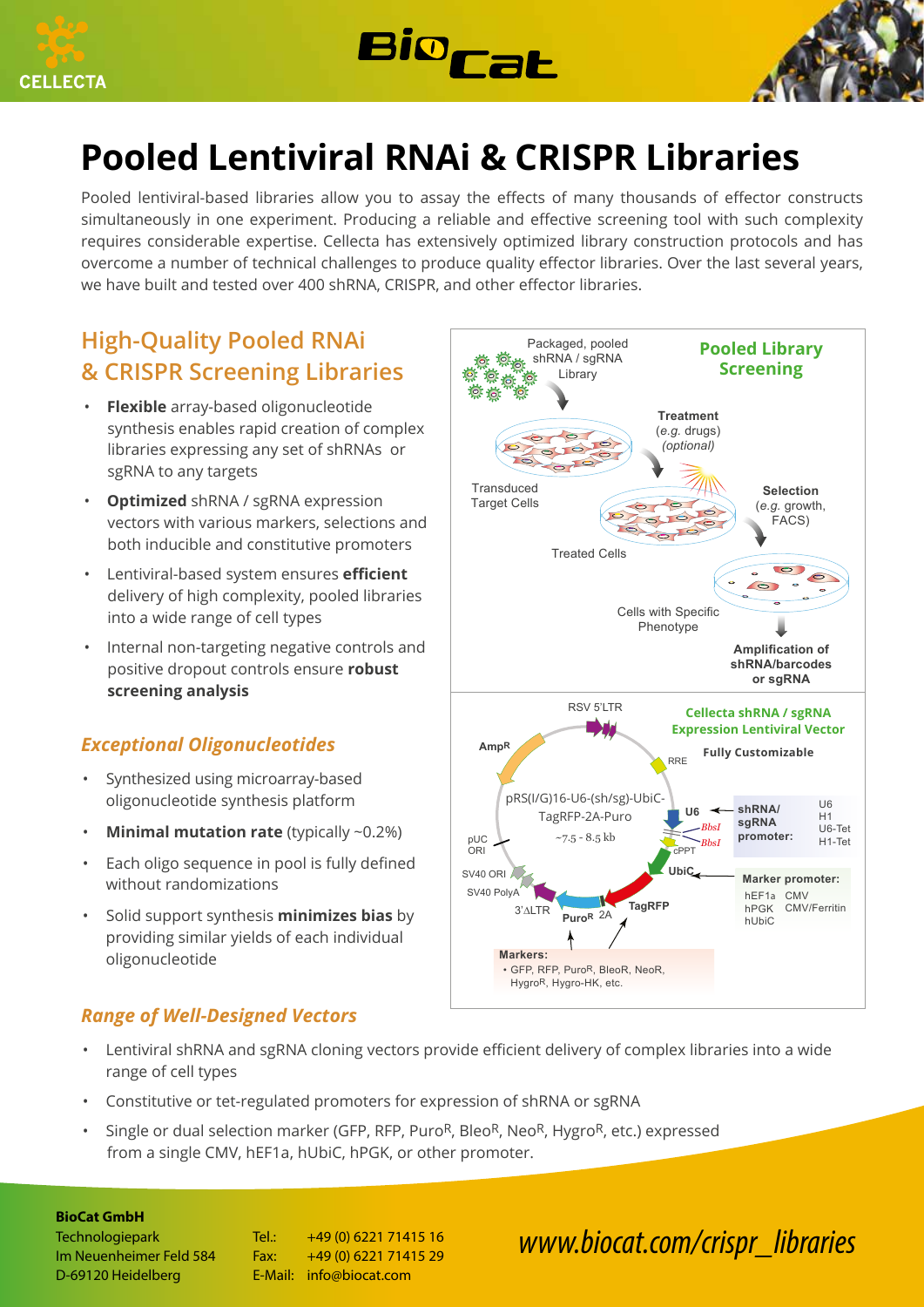

## **Custom shRNA & CRISPR Libraries**

### *You Give us Your List of Targets, and We Do the Rest!*

- Target list may be gene identifiers or sequences, or shRNA / sgRNA sequences (other formats also acceptable)
- You choose the type of vector you would like us to use
- Cellecta provides the oligo design and synthesis and library construction
- All libraries are checked for shRNA / sgRNA representation by NGS
- A portion of individual clones are fully sequenced to assess mutation levels
- Library can be provided as ready-to-use viral particles or in plasmid form
- Turnaround time is approximately 3 months

### *Screen 100 to 10,000 Targets Simultaneously*

- Library sizes from a few thousand to over 50,000 shRNAs or sgRNAs
- As many shRNA or sgRNA per target as desired--even "tiling" of targets
- Optional packaging of the libraries as ready-to-transduce pseudoviral particles

## *www.biocat.com/custom\_crispr*



#### **BioCat GmbH**

D-69120 Heidelberg **E-Mail:** info@biocat.com

Technologiepark Tel.: +49 (0) 6221 71415 16 Im Neuenheimer Feld 584 Fax: +49 (0) 6221 71415 29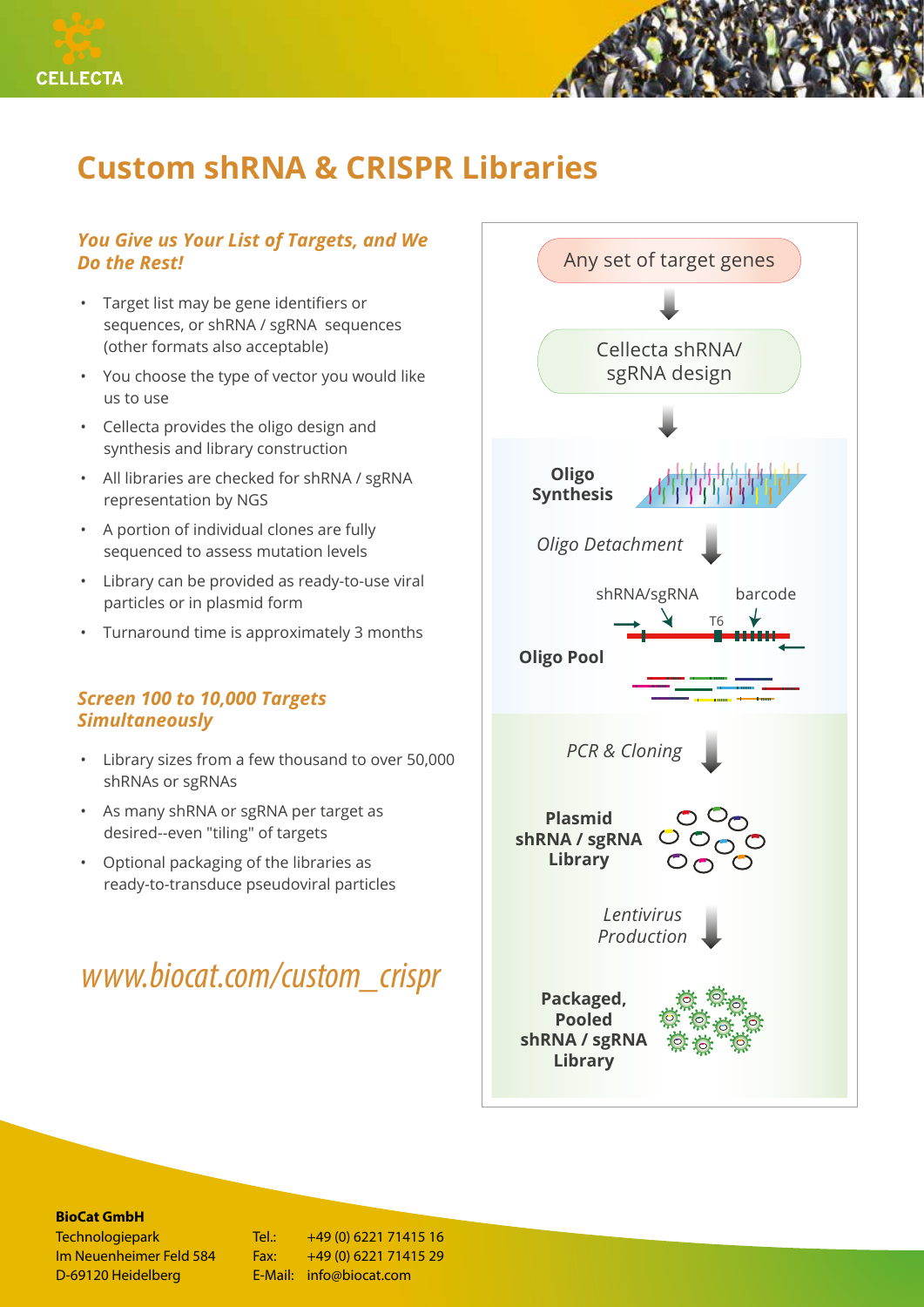



### *For Genome-Wide Knock-down or Knock-out Coverage in Human*

- 3 Modules, together targeting nearly all protein coding genes
- Each gene is targeted by 8 shRNA or sgRNA for a total of 55,000 shRNA or sgRNA per module
- Modules can be combined for a single genome-wide screen

### *Library Modules*

- Module 1 targets signal transduction genes
	- Members of major signal transduction pathways
	- Top-ranking genes from the Cancer Genome Atlas
	- Approved drug targets
	- Many disease-associated genes
- Module 2 targets other disease-associated genes and known drug targets
- Module 3 targets cell surface markers, extracellular matrix genes, and DNA binding genes



**Panel A** plots the number of reads (out of 20 million) of each shRNA specific barcode present in DU145 cells compared with the corresponding number of barcodes.

**Panel B** is a "heat map" that depicts significance of depletion levels for each shRNA in each of 8 cell lines screened. Red or orange indicates no significant change in the shRNAs targeting the gene over time, whereas blue indicates genes with the most significantly depleted shRNAs.

## *www.biocat.com/crispr\_libraries*